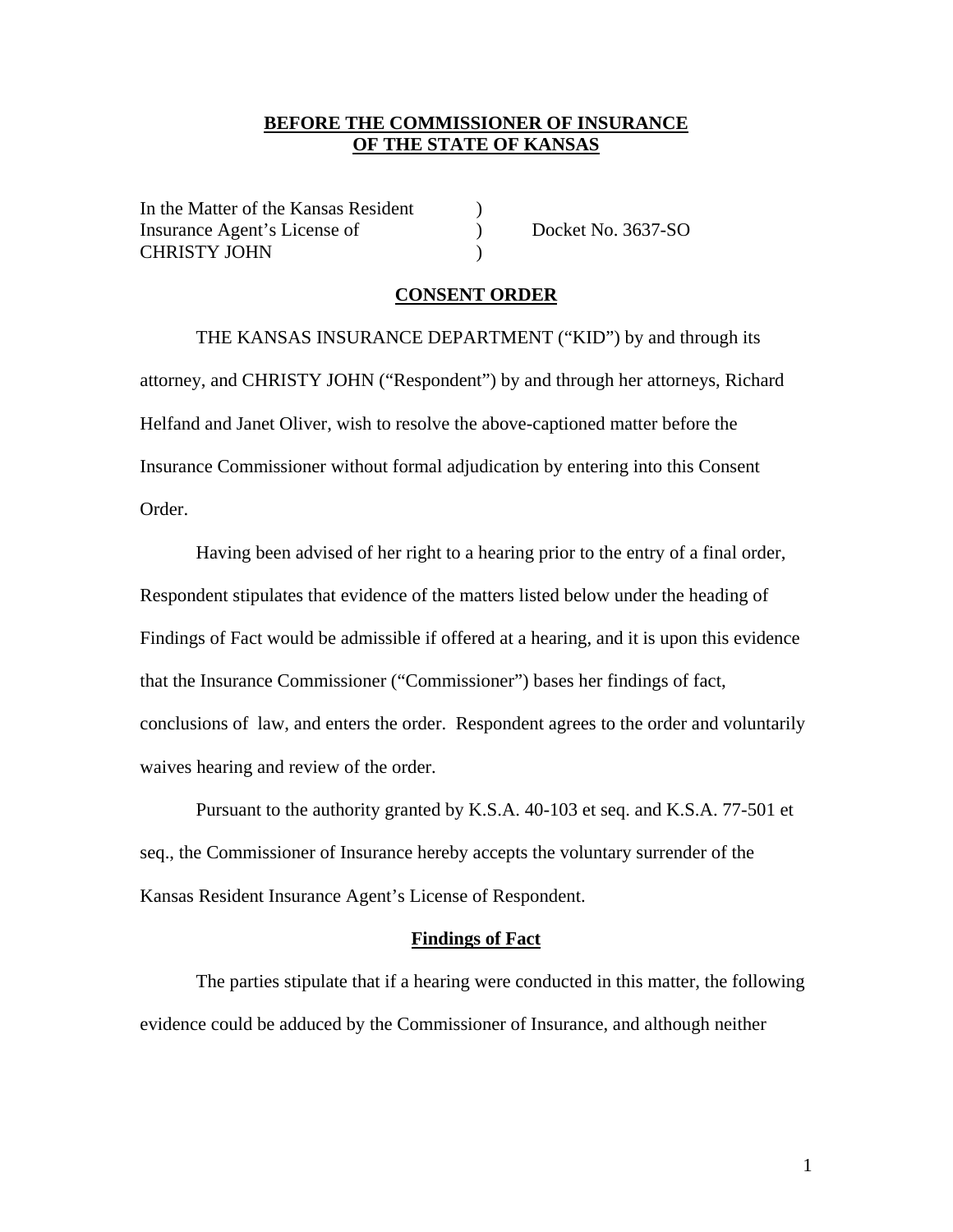admitted nor denied by Respondent, would be recognized as admissible to show the following:

- 1. Records maintained by the Kansas Insurance Department ("KID") indicate that Respondent is licensed as a resident agent to transact the business of insurance in the State of Kansas.
- 2. KID records further indicate Respondent's legal and mailing address as 13630 S. Sycamore Street, Olathe, Kansas 66062.
- 3. This matter was referred to KID by American Family Insurance Group ("American Family") which requested examination of numerous instances of alleged insurance abnormalities regarding Respondent in both Kansas and Missouri.
- 4. On August 10, 2006, Respondent appeared, pursuant to a Missouri Department of Insurance Subpoena Duces Tecum with her counsel for an informal fact-finding conference regarding her Non-Resident Insurance Agent's License in the State of Missouri.
- 5. Respondent advised she had previously worked for American Family Insurance Group and maintained the Christy John Agency in the State of Kansas prior to her resignation from American Family Insurance Group on March 1, 2006.
- 6. At the informal fact-finding conference, when asked about her ability to maintain the daily activities of the Christy John Agency in an efficient manner, Respondent advised she could not keep up with it.

2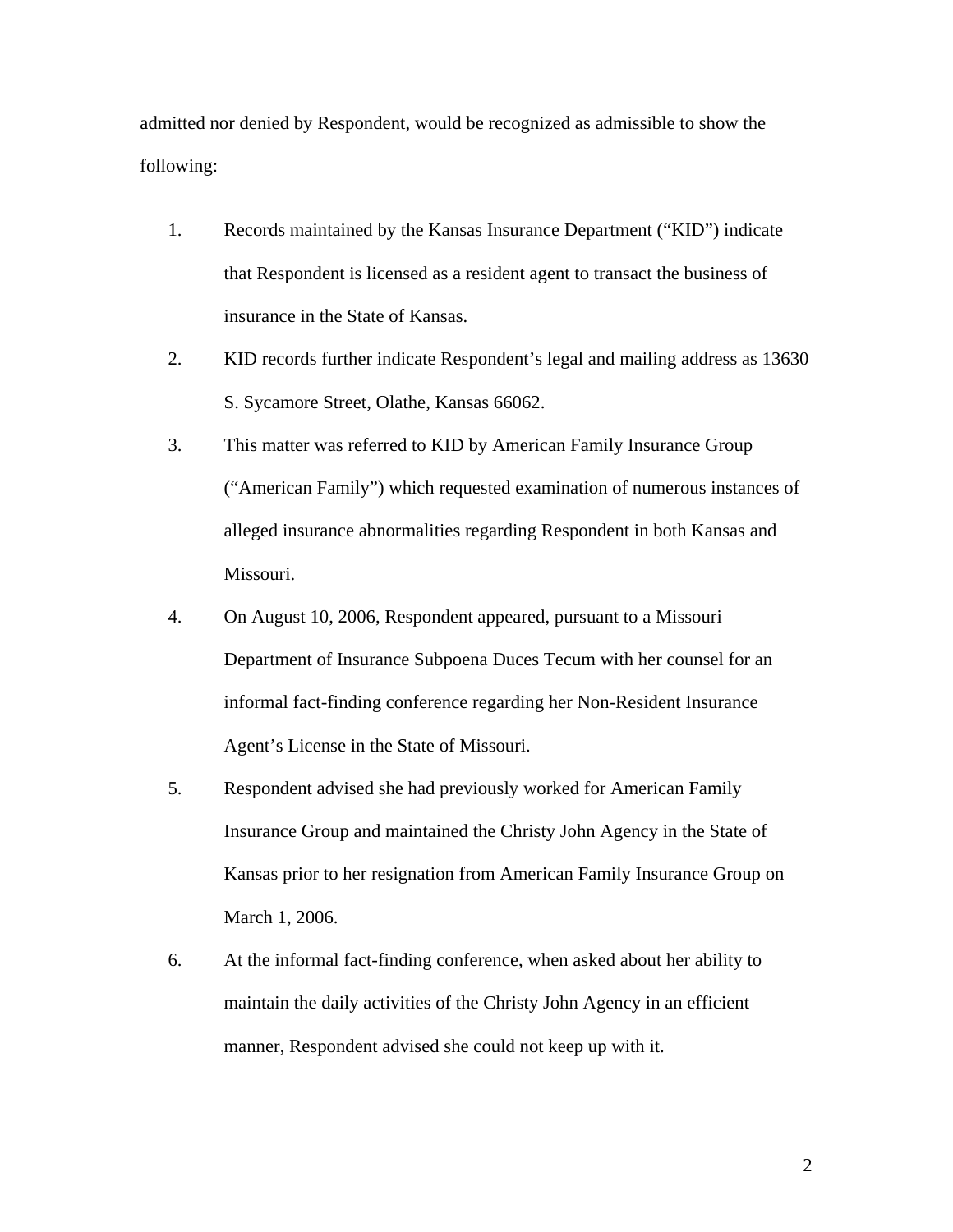- 7. Respondent stated that not all new applications for insurance were submitted to American Family in a timely manner and that it may have been on average three weeks for an application for insurance to be entered.
- 8. Respondent stated all applications, changes, and endorsements were not submitted to American Family within thirty days of completion.
- 9. Respondent stated checks may have "sat on her desk" for 30 days without being deposited and that it was "very possible" that insurance applications, policy changes or mail may have been lost.
- 10. Respondent stated, occasionally, when she was doing paperwork, she would "come across" an application and note that there was a payment that had not been applied.
- 11. Respondent stated that money may have been sitting on a desk somewhere for 30 days.
- 12. Respondent stated she did not put money for a current policy into her premium trust account in a timely manner.
- 13. Respondent could not recall and did not know if she ever transferred money from her premium trust account to her office business account.
- 14. During the informal fact-finding conference Respondent was asked about several discrepancies.
- 15. Specifically, Respondent was questioned about bank records regarding a \$693.38 check from . Respondent advised she did not have time to review her accounts, and that she never, in all of the years she worked for American Family reconciled her premium trust account.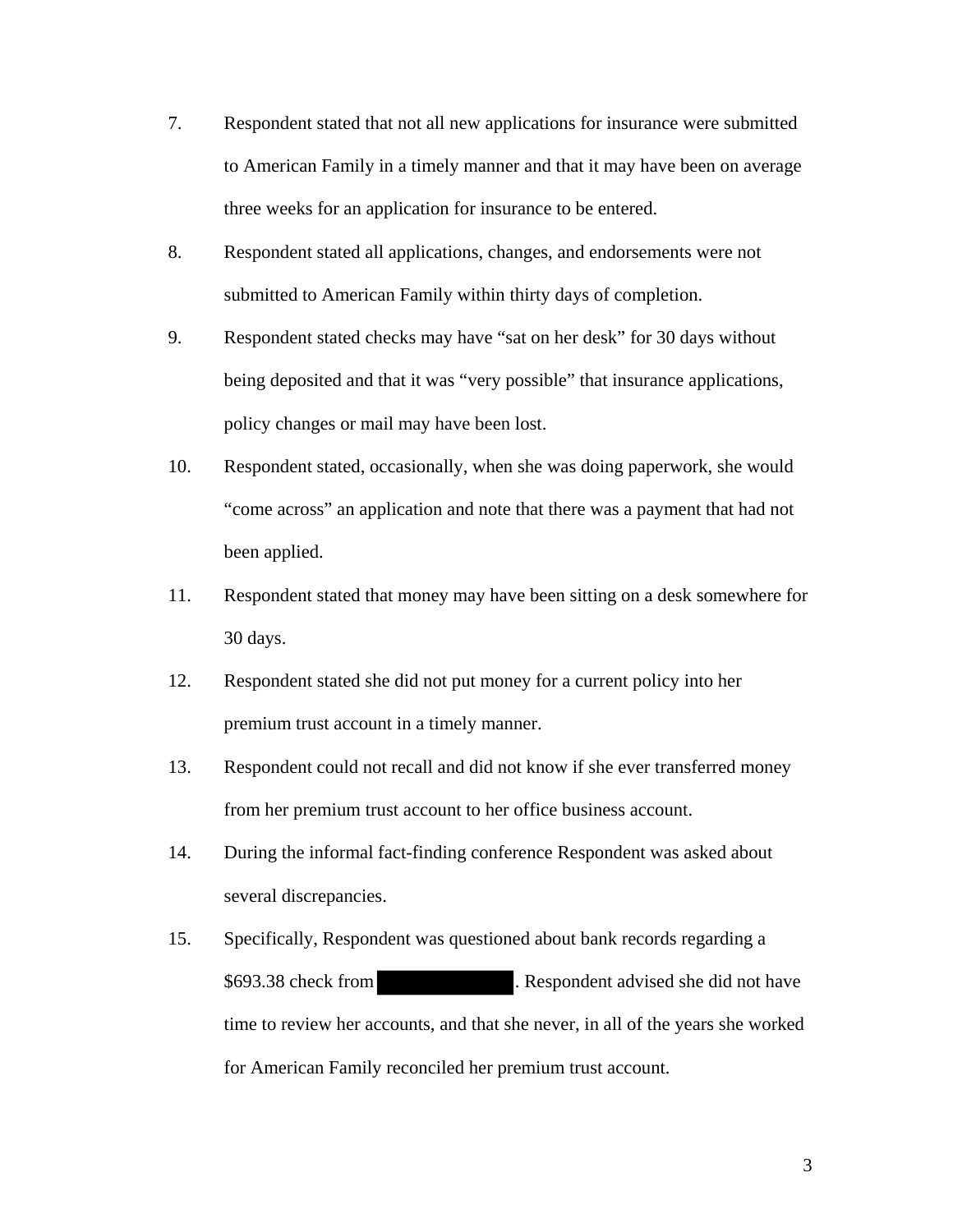- 16. Respondent stated, when asked if the Christy John Agency posted all accounts after money was received from insureds on new business or premium payments in a timely manner (a week or so), "No, I was too busy."
- 17. Respondent further indicated she was "too busy" to look at her bank statements.
- 18. Respondent indicated that she did not know if a policy was issued as a result of Ms. check.

### **Applicable Law**

K.S.A. 2006 Supp. 40-4909 states, in pertinent part:

- (a) The commissioner may deny, suspend, revoke, or refuse renewal of any license issued under this act if the commissioner finds that the applicant or license holder has:
	- (8) Used any fraudulent, coercive, or dishonest practice or demonstrated any incompetence, untrustworthiness or financial irresponsibility in the conduct of business in this state or elsewhere.
- (b) In addition, the commissioner may suspend, revoke or refuse renewal of any license issued under this act if the commissioner finds that the interests of the public are not properly served under such license.

### **Conclusions of Law**

Based on the Findings of Fact stated above in Paragraphs #1-#18 and the Applicable Law, the Commissioner finds: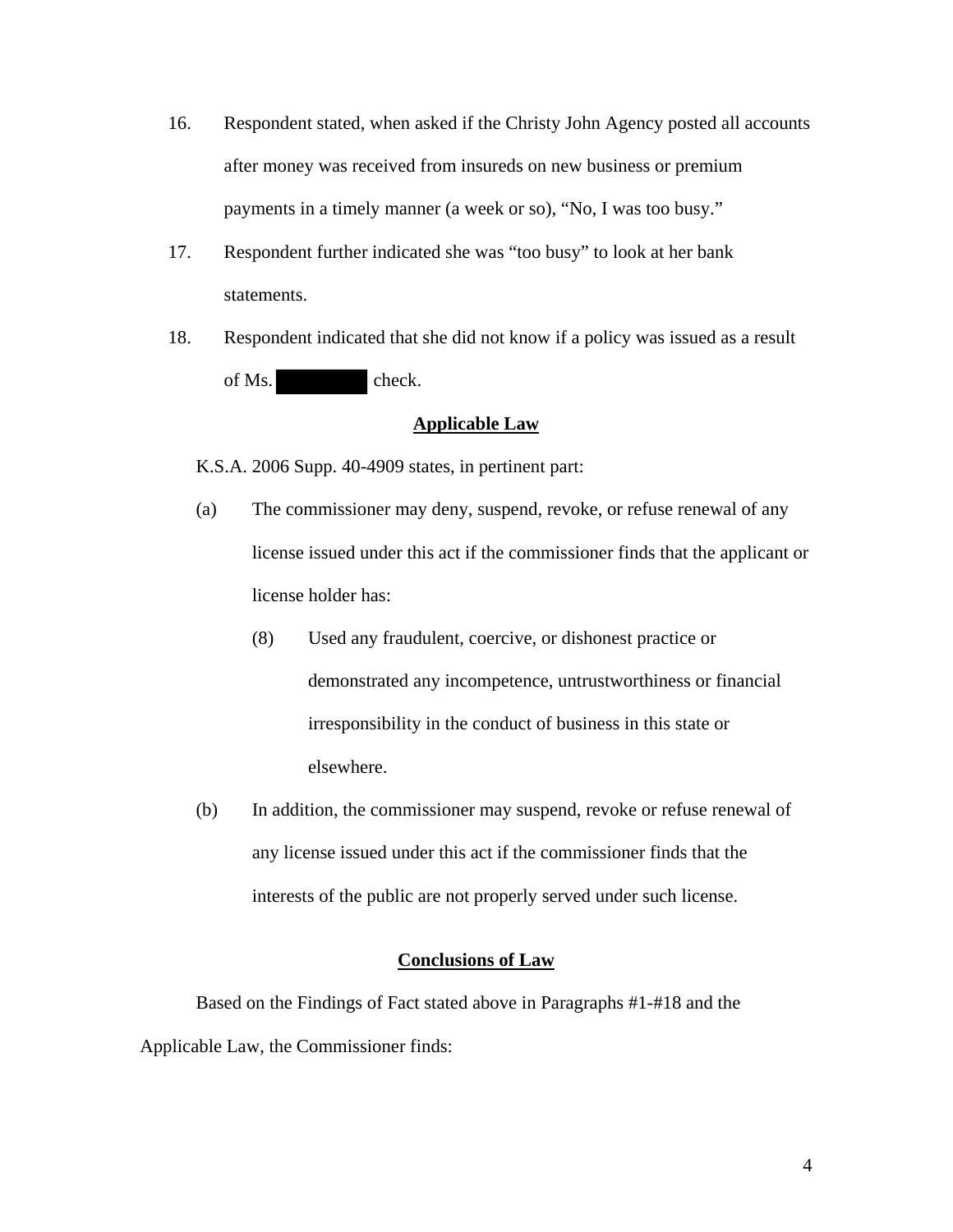- 1. The Commissioner has jurisdiction over Respondent and the subject matter of this proceeding and such proceeding is held in the public interest.
- 2. It appears Respondent violated K.S.A. 2006 Supp. 40-4909 in her business practice with the Christy John Agency.
- 3. In lieu of suspension or revocation of the Kansas Resident Insurance Agent's License of Respondent, the Commissioner hereby accepts the **VOLUNTARY SURRENDER** of the Kansas Resident Insurance Agent's License of Christy John effective upon the effective date of this Order.

# **IT IS THEREFORE ORDERED BY THE COMMISSIONER OF INSURANCE THAT**

The Kansas Resident Insurance Agent's License of Christy John is hereby **VOLUNTARILY SURRENDERED** effective upon the effective date of this Order. **IT IS FURTHER ORDERED THAT** 

Respondent, Christy John, shall cease and desist from the sale, solicitation, or negotiation of insurance and/or receiving compensation deriving from the sale, solicitation or negotiation of insurance conducted after the effective date of this Order.

### **NOTICE OF RIGHTS**

Christy John is entitled to a hearing pursuant to K.S.A. 77-537, the Kansas

Administrative Procedures Act. If Christy John desires a hearing, the company must file a written request for a hearing with:

John W. Campbell, General Counsel

Kansas Insurance Department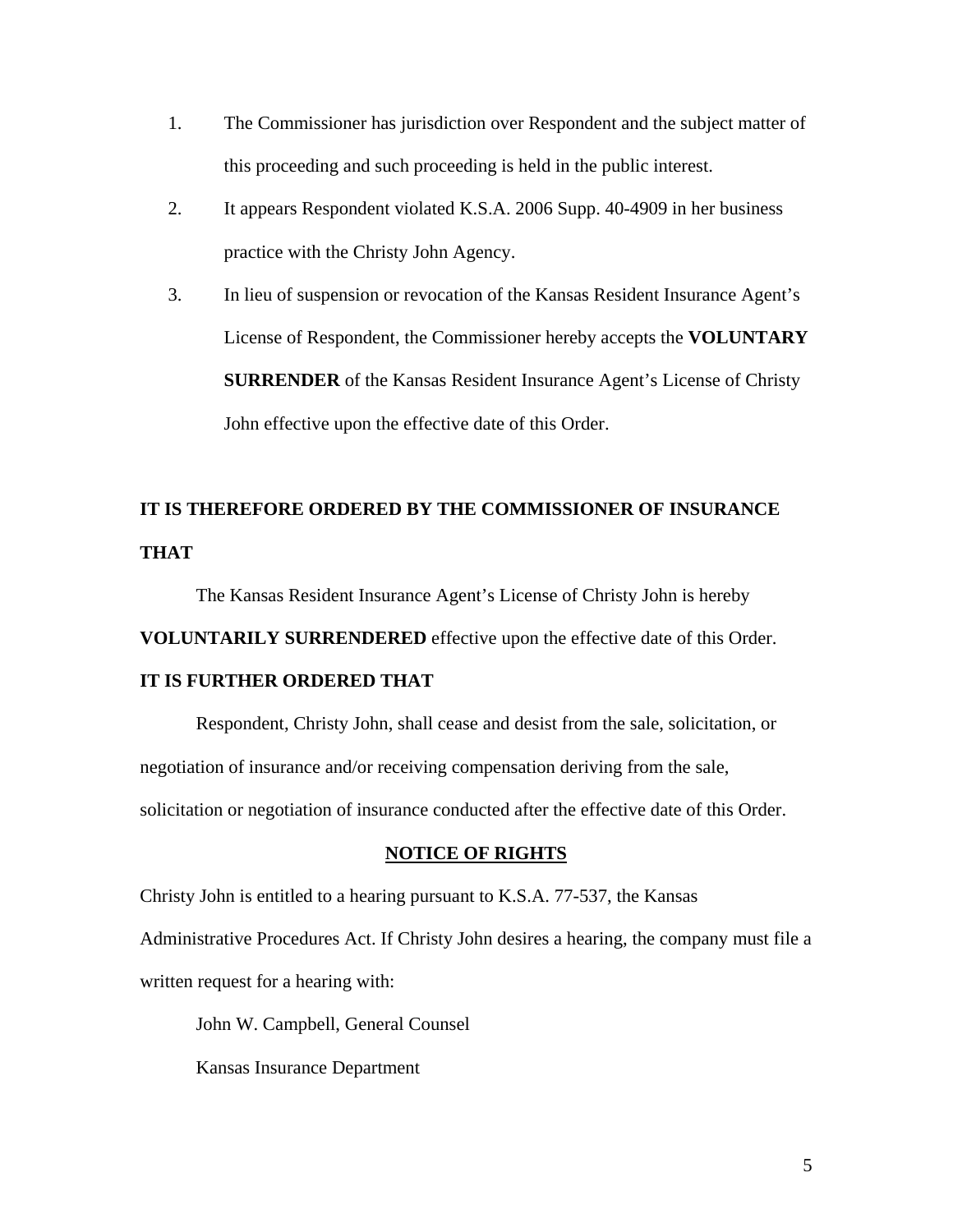420 S.W.  $9^{th}$  Street

Topeka, Kansas 66612

This request must be filed within fifteen (15) days from the date of service of this Order. If Christy John requests a hearing, the Kansas Insurance Department will notify her of the time and place of the hearing and information on the procedures, right of representation, and other rights of parties relating to the conduct of the hearing, before commencement of the same.

If a hearing is not requested in the time and manner stated above, this Order shall become effective as a Final Order upon the expiration of time for requesting a hearing, pursuant to K.S.A. 77-613. In the event the Respondent files a petition for judicial review pursuant to K.S.A. 77-613(e), the agency officer to be served on behalf of the Kansas Insurance Department is:

 John W. Campbell, General Counsel Kansas Insurance Department 420 S.W.  $9^{th}$  Street

Topeka, Kansas 66612

## **IT IS SO ORDERED THIS \_2nd\_ DAY OF \_\_\_\_JULY\_\_\_\_, 2007, IN THE CITY OF TOPEKA, COUNTY OF SHAWNEE, STATE OF KANSAS.**



 $\angle$ s/ Sandy Praeger $\angle$  Sandy Praeger Commissioner of Insurance

By:

 $\angle$ s/ John W. Campbell John W. Campbell General Counsel